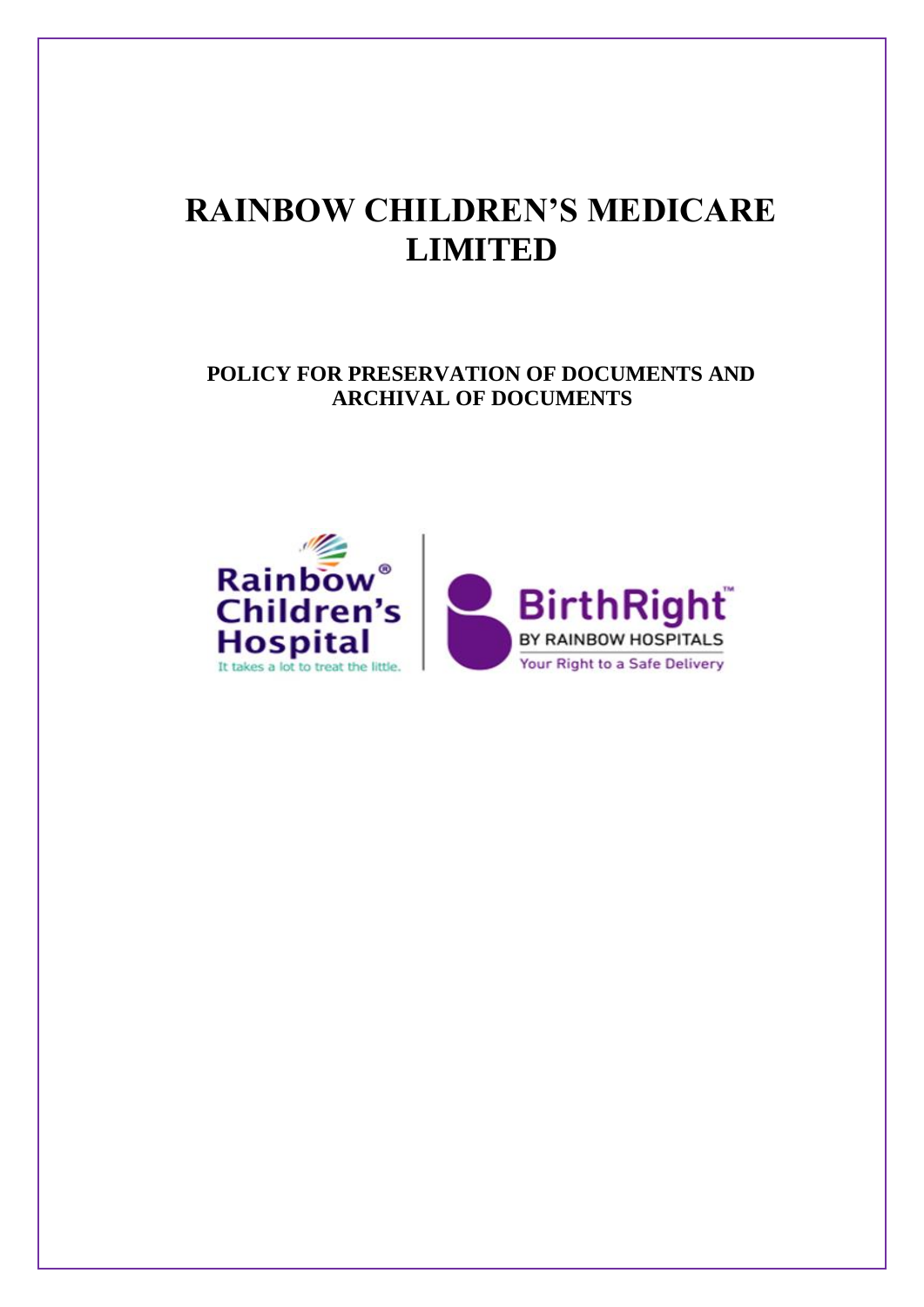

#### **1. Introduction**

This policy is primarily framed based on Regulation 9 of the Securities and Exchange Board of India (Listing Obligations and Disclosure Requirements) Regulations, 2015 (hereinafter referred to as "**Listing Regulations**") and various provisions of the Companies Act, 2013.

Regulation 9 of the Listing Regulations mandates that a listed entity shall have a policy for preservation of documents approved by its board of directors, classifying them in at least two categories as follows:

- (a) Documents whose preservation shall be permanent in nature;
- (b) Documents with preservation period of not less than eight years after completion of the relevant transactions.

Provided that the listed entity may keep documents specified in clauses (a) and (b) in electronic mode.

Further, Regulation 30 (8) of the Listing Regulations also refers to an archival policy as per which all events or information, which have been disclosed to stock exchange(s) under Regulation 30, shall be hosted on the website of the Company for a minimum period of five years, and thereafter as per the archival policy of the company, as disclosed on its website.

Besides the above, as per the applicable provisions of the Companies Act, 2013, certain documents are required to be preserved permanently or up to a certain prescribed time.

Accordingly, this policy has been framed, keeping in view particularly the requirements of the Listing Regulations and the provisions of the Companies Act, 2013.

# **2. OBJECTIVES**

The objective of this Policy is to classify the documents in two categories i.e.:

- a) documents which need to be preserved permanently; and
- b) documents which need to be preserved for not less than eight years after completion of the relevant transactions.

This policy is to determine the period for preservation of records/documents of the Company based on their reference value and statutory requirements. In determining such period, the following aspects have been considered:

- Company's own information retrieval needs (reference value);
- Statutory requirements under respective statutes;
- Litigation requirements;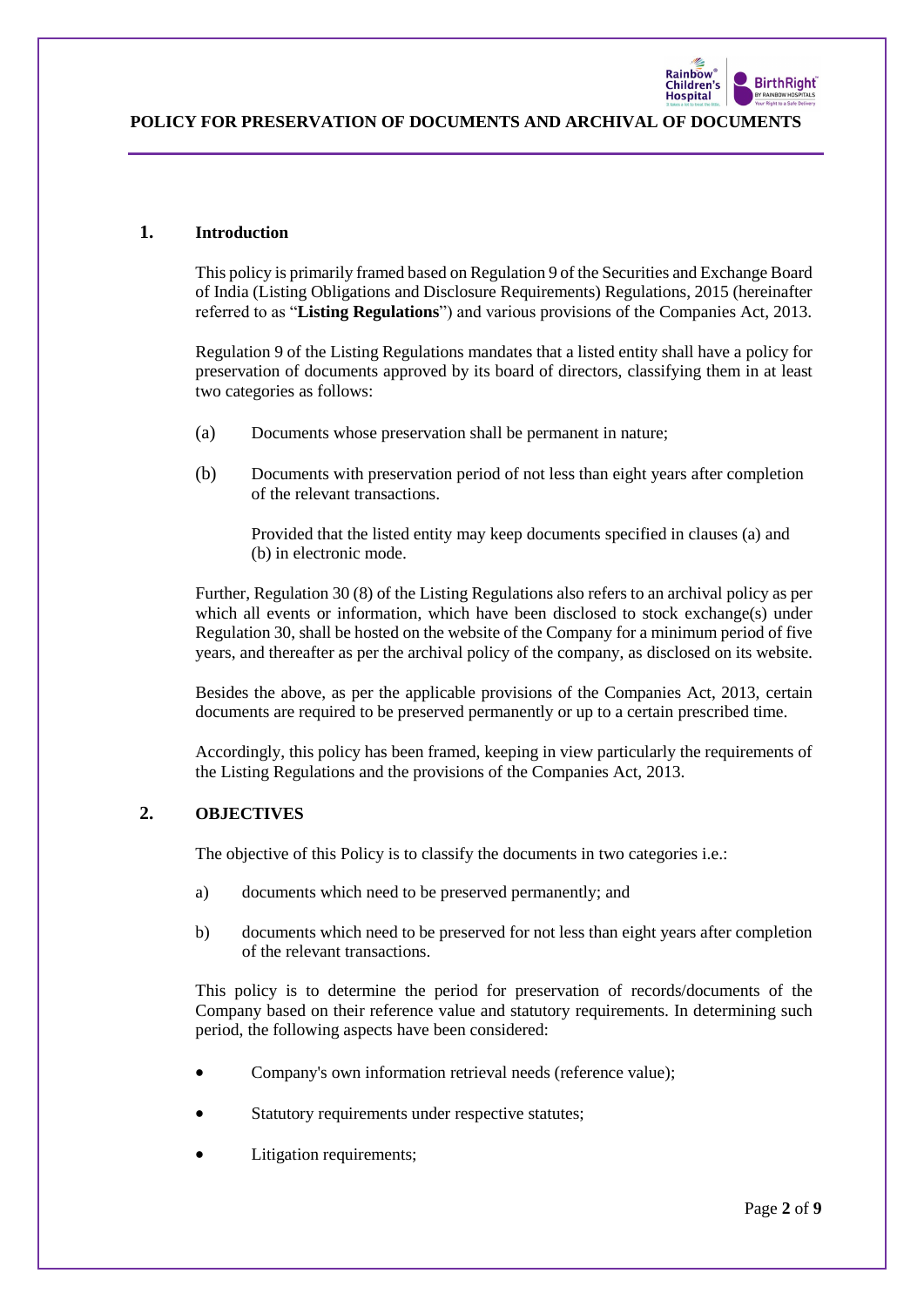

- Ease of retrieval:
- Optimal use of storage space and cost of preservation;
- Timely sanitation of obsolete records

# **3. DEFINITION**

In this policy, unless the context otherwise requires-

- (a) "Act" means the Companies Act, 2013 and the rules made there under, as amended from time to time.
- (b) "Listing Regulations" shall mean the Securities and Exchange Board of India (Listing Obligations and Disclosure Requirements) Regulations, 2015, as may be amended from time to time.
- (c) "Company" means Rainbow Children's Medicare Limited
- (d) "Document" includes all summons, notices, requisitions, orders, declarations, forms and registers, agreements and memorandum of understanding, papers, certificates, records, contracts, files, books, letters, tapes, CDs, DVDs, electronic storage devices, etc., whether issued, sent or kept in pursuance of this Act or under any other law for the time being in force or otherwise, maintained on paper or in electronic form;
- (e) "Key Managerial Personnel" or "KMP" shall have the same meaning described to it under the Act.
- (f) "Board" or "Board of Directors" shall mean the Board of Directors (including the Board committees) of the Company, as may be re-constituted from time to time.
- (g) "Financial Year" shall have the same meaning described to it under the Act.
- (h) "Electronic Form" with reference to information means any information generated, sent, received or stored in media, magnetic, optical, computer memory, micro film, computer generated micro fiche or similar device.

All other words and expressions used but not defined in this policy but defined in the Act, the SEBI Act, 1992, the Securities Contracts (Regulation) Act, 1956, the Depositories Act, 1996 and / or the rules and regulations made there under shall have the same meaning as respectively assigned to them in such acts or rules or regulations or any statutory modification or re-enactment thereto, as the case maybe.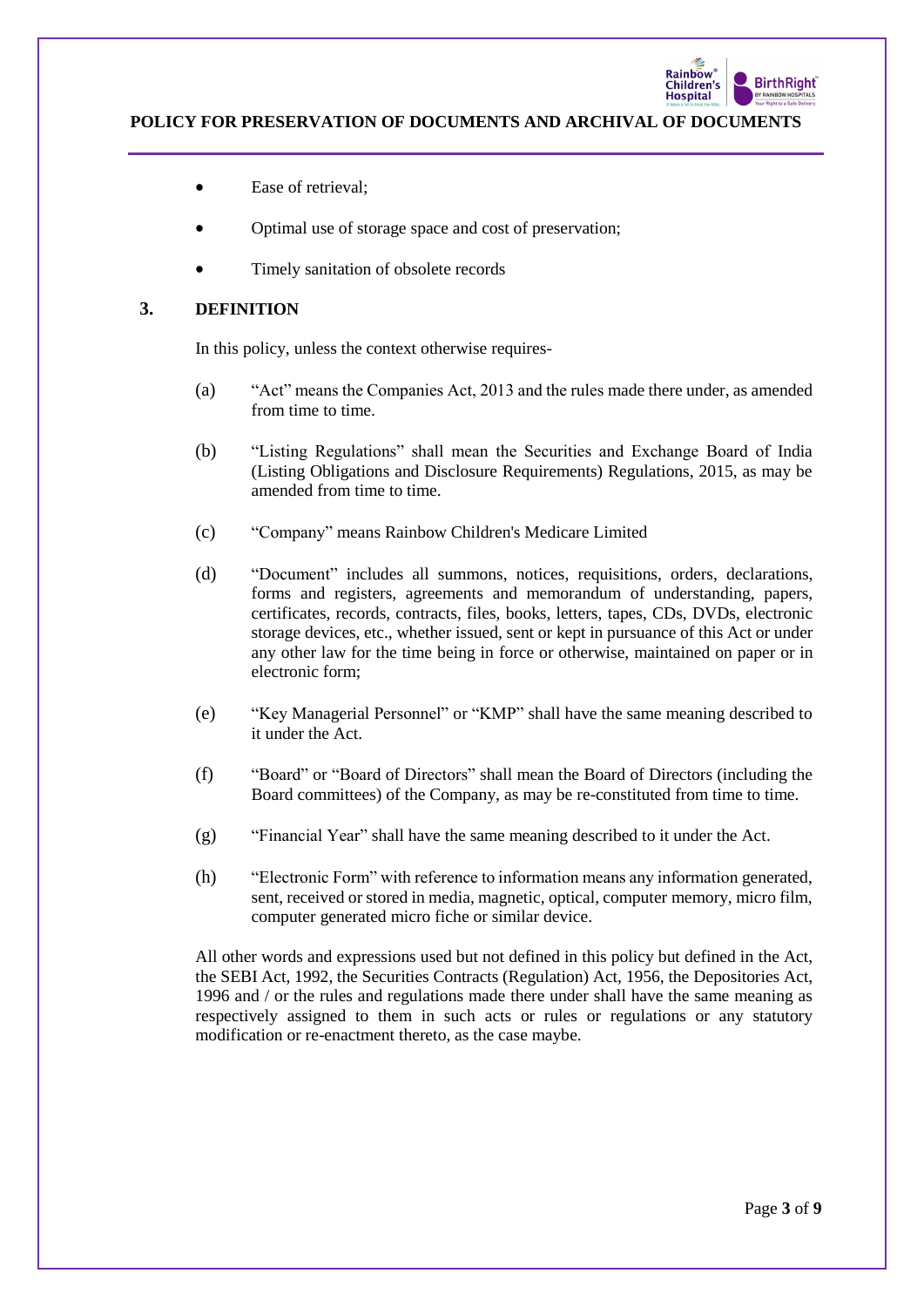

# **4. SCOPE**

These guidelines will be valid for determining the preservation period for all the documents, in electronic or physical form, and will be applicable to all the locations of the Company.

# **5. PRESERVATION POLICY**

The following documents required for preparing and maintaining under the Companies Act, 2013 and SEBI (Listing Obligations and Disclosure Requirements) Regulations, 2015 shall be preserved for such period as mentioned against each item in the table.

Annexure 1 of this policy contains the details of Documents whose preservation shall be permanent in nature, subject to the modifications, amendments, additions or deletions or any changes made therein from time to time, provided that the Company shall also preserve all such modifications, amendments, additions or deletions in the Documents permanently.

Annexure 2 of this policy contains the details of documents whose preservation shall be temporary in nature and shall be maintained in the following manner:

- All such documents having preservation period of 8 (eight) years or period as per applicable laws, shall be preserved for such period as prescribed under the applicable laws but not less than 8 (eight) years.
- All other documents for which the period of preservation is not prescribed under any laws shall be preserved for a minimum period of 8 (eight) years or any such specific period as the Company deems necessary, as may be mentioned against each item.

#### **6. MODE OF PRESERVATION**

Records / documents may be preserved either physically or in electronic form.

The preservation location will be the concerned department. If the location is other than the concerned department, the same should be documented and kept in a file for reference purpose in the respective department. In case of critical documents which need to be preserved for very long periods or permanently, the same shall be preserved in fire proof or other such secure cabinets.

# **7. DOCUMENTS TO BE MADE AVAILABLE ON THE WEBSITE OF THE COMPANY AS REQUIRED BY THE COMPANIES ACT, 2013 AND THE LISTING REGULATIONS**

- 1. As required under the Listing Regulations, the Company shall maintain a functional website containing
	- i. The basic information about the Company,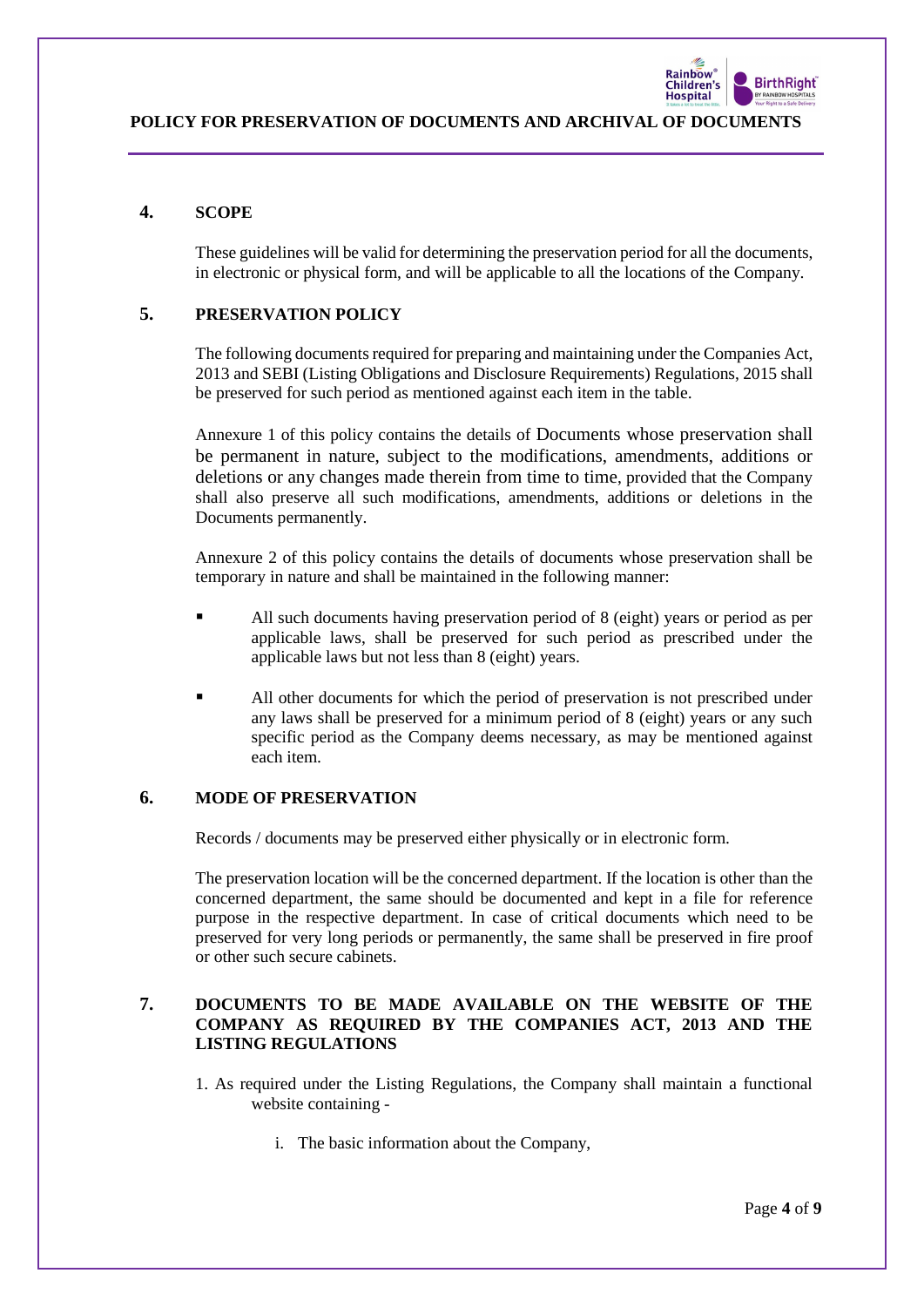

- ii. All Information and / or documents as specified in the applicable provisions of the Companies Act, 2013,
- iii. All Information and / or documents as specified in Regulation 46(2) of the Listing Regulations,
- iv. All Information and / or documents as mentioned in Regulation 30 of the Listing Regulations on Material Events,
- v. All other Information and / or documents as required under the Listing Regulations
- 2. The Company shall ensure that the contents of the website are correct.

3. The Company shall update any change in the content of its website within two working days from the date of such change in content.

4. Information and / or Documents that need to be made available under Regulation 30 of the Listing Regulations shall be made available on the website simultaneously with disclosure to Stock Exchanges.

5. The information and/or documents uploaded on the website shall be available for the current financial year and for the preceding five financial years.

6. Information and / or Documents shall be arranged under proper heads and subheads in such a manner that they can easily be located/ searched by the viewers, viz.

- The information and / or documents may be arranged financial year-wise with further segregation into the four quarters of the financial year.
- All policies etc. or the information / documents of a general nature can be clubbed together at one place.

# **8. ARCHIVAL OF DOCUMENTS**

Documents maintained / preserved by the Company, as mentioned in the above paras, shall be maintained/ preserved in the following manner:

Documents maintained in physical form:

- 1. All information and/or documents pertaining to the current financial year and for one preceding financial year shall be kept handy and maintained in such a manner that their retrieval is easy and quick.
- 2. All documents pertaining to the period prior to the preceding financial year shall be kept in good condition at least up to the minimum period specified for their maintenance / preservation as mentioned in the Annexures attached hereto. The said records should be also maintained in such a manner that their retrieval is easy and quick.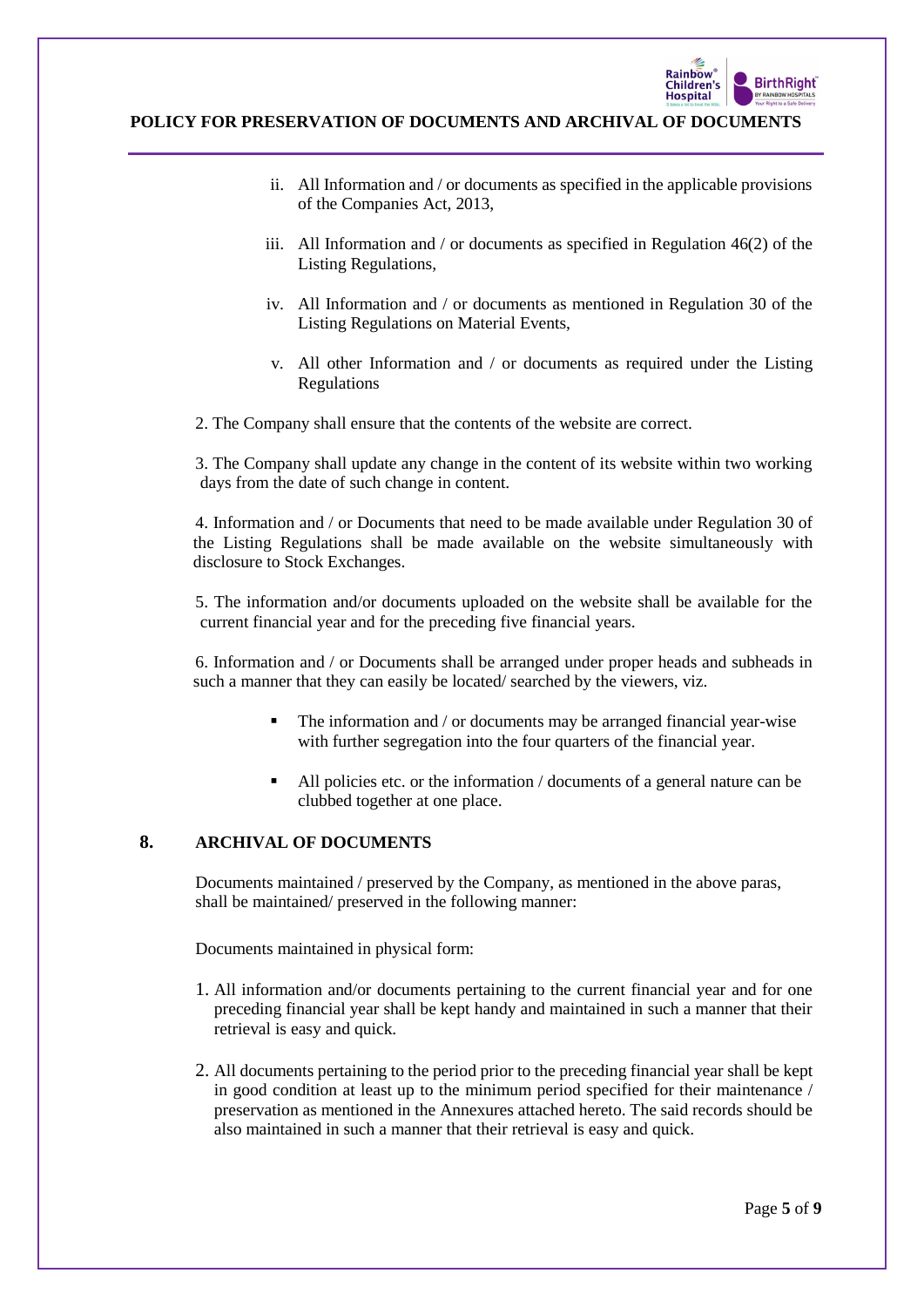

Documents maintained in electronic form:

- 1. All documents pertaining to the current financial year and for the preceding financial year shall be maintained on server, and backup be maintained on scheduled time and day. The documents shall be maintained in such a manner that their retrieval is easy and quick.
- 2. Back up of all documents pertaining to the period prior to the preceding financial year shall also be maintained on server in good condition at least up to the minimum period specified for their maintenance / preservation. The said records should be also maintained in such a manner that their retrieval is easy and quick.

Documents made available on the website of the company:

After the expiry of time mentioned in Clause 7.5 of this policy (i.e., five financial years preceding the current financial year), the information and/or document shall be removed from the main website. The backup of said information and / or document, which is removed from the main website, shall be maintained / preserved in the server for a minimum period of 3 years and after expiry of this period of 3 years, the backup may be permanently removed from the server.

# **9. DISPOSAL OF REGISTERS / DOCUMENTS**

The registers / documents mentioned above may be destroyed in accordance with the provisions contained in the Act and the SEBI Laws after approval of the Board and in the presence of the Company Secretary and the CFO.

The Company shall maintain a Register of Records and Documents Destroyed, containing the particulars of the documents destroyed, the year to which it pertains; mode of destruction etc., each entry in this register shall be verified by the Company Secretary and countersigned by the CFO.

The concerned employee shall be responsible for taking into account the potential impact on preservation/destruction of the documents in their work area and their decision to retain/preserve/ destroy documents pertaining to their area of work.

# **10. EXCLUSION**

Documents/records in respect of which any investigation/enquiry is pending, or in respect of which any legal proceeding is pending, or which is part of any legal dispute, are not covered under this policy.

#### **11. DISCLOSURE**

This Policy shall be placed on the website of the Company.

#### **12. REVIEW**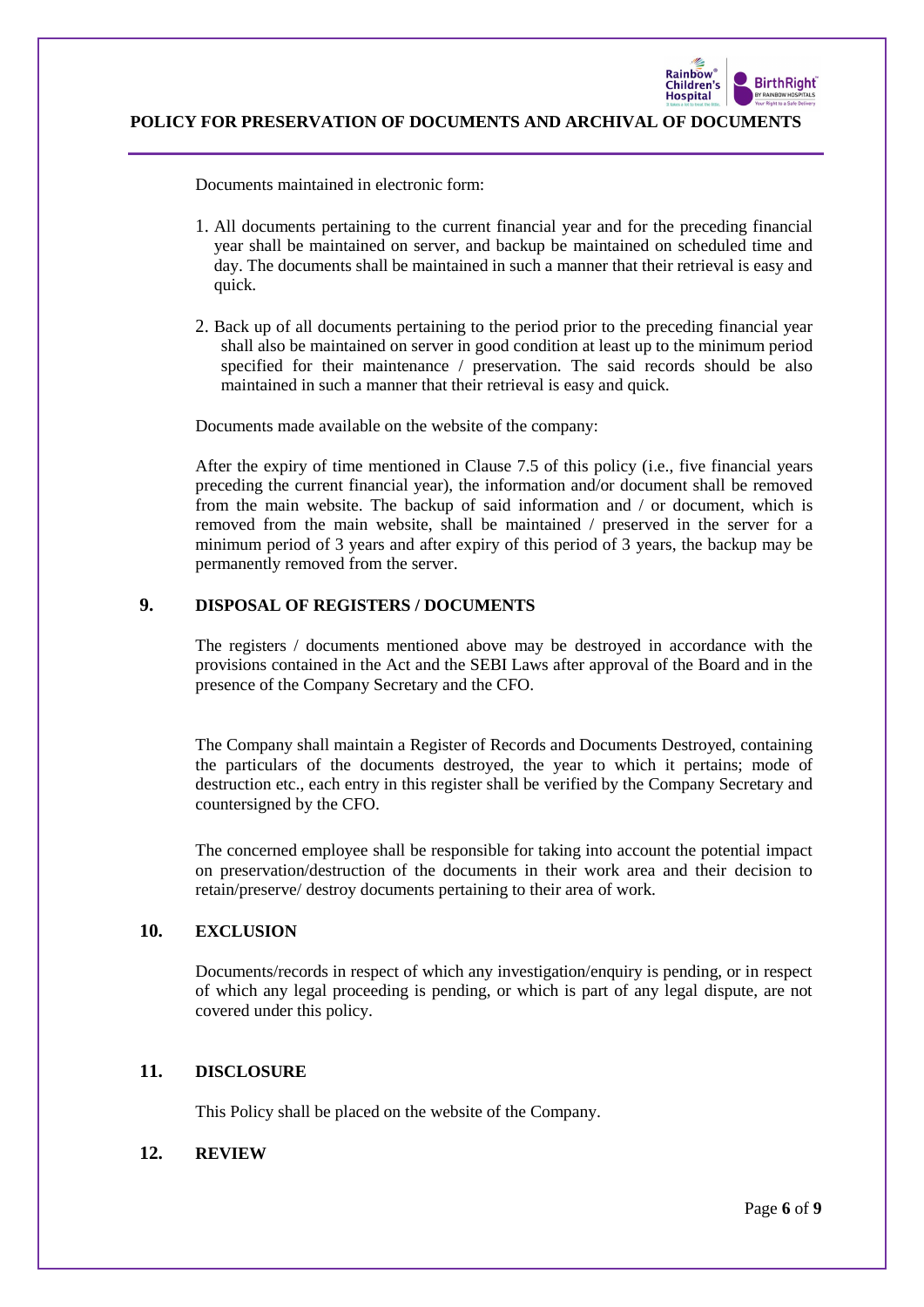

The policy has been approved by the Board of Directors of the Company. The Board, however, may review this policy as and when it deems appropriate. This policy is being formulated keeping in mind the applicable laws, rules, regulations and standards in India. If there is an amendment in such laws, rules, regulations and standards, allowing standards, then this Policy shall be deemed to have been amended to the extent of such amendment. Also, if due to subsequent amendment in the laws, this Policy or any part hereof becomes inconsistent with the law, the provisions of law shall prevail and this Policy shall be deemed to be amended to that extent.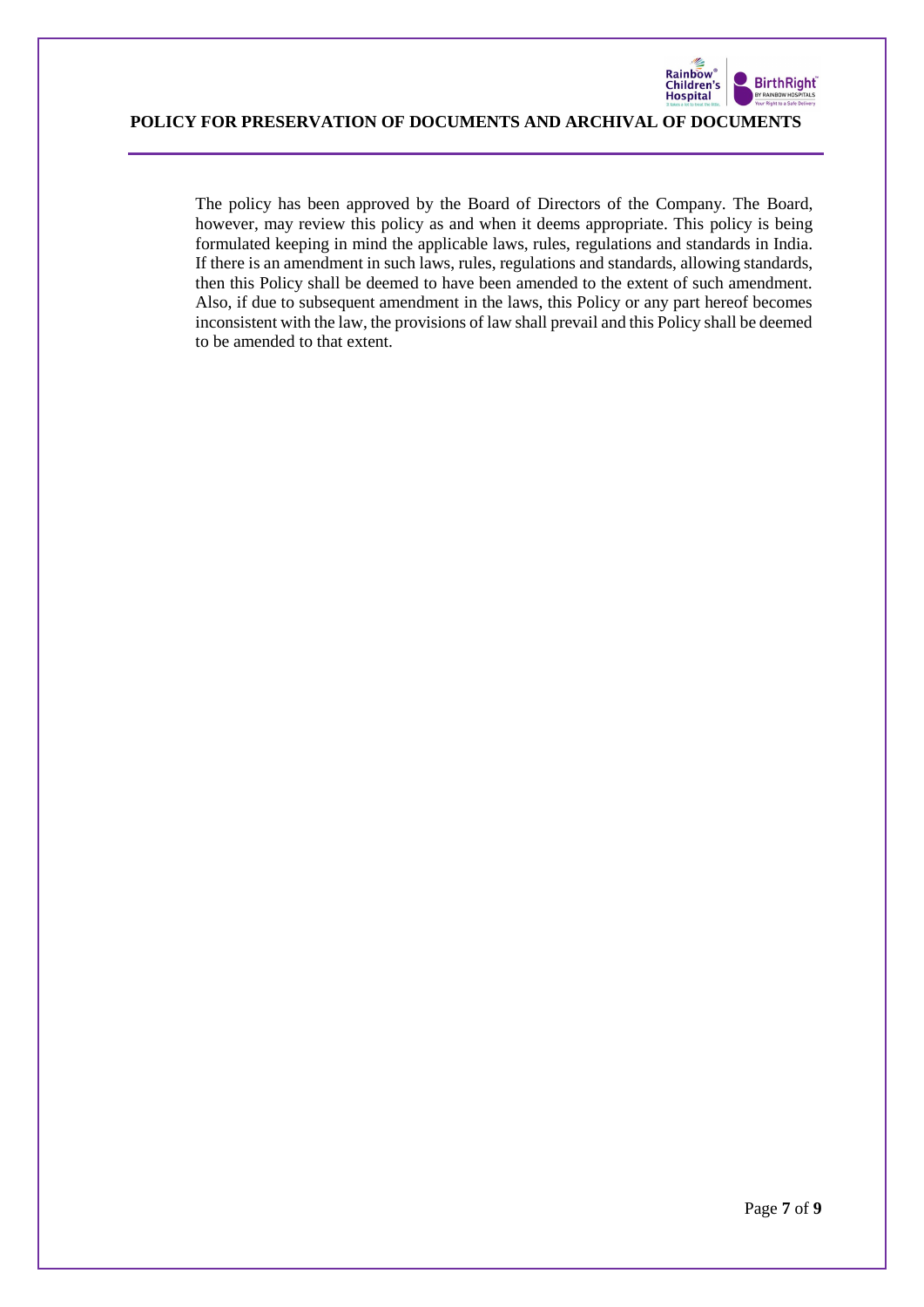

# **ANNEXURE - I**

#### **Documents whose preservation shall be permanent in nature**

| Sr.<br>No.       | <b>Particulars</b>                                                                    |  |
|------------------|---------------------------------------------------------------------------------------|--|
| 1.               | Documents and information filed with ROC for Incorporation of the Company             |  |
| 2.               | Common seal, certificate of incorporation and certificate of change of name, if any)  |  |
| $\overline{3}$ . | Certificate for commencement of business, if any                                      |  |
| 4.               | Memorandum of Association and Articles of Association as amended from time to time    |  |
| 5.               | Agreements made by the Company with the Stock Exchanges and Depositories, etc.        |  |
| 6.               | Minutes Books of General Meetings, Board and Committee Meetings as per Companies      |  |
|                  | Act, 2013 and the Regulation                                                          |  |
| 7.               | <b>Cancelled Share certificates</b>                                                   |  |
| 8.               | Licenses, Certificate and permissions obtained from any statutory authority           |  |
| 9.               | Order from Courts and any other regulatory authorities                                |  |
| 10.              | Statutory registers required to be maintained under various applicable laws           |  |
| 11.              | Statutory forms except for routine compliance                                         |  |
| 12.              | Files relating to premises for instance Title Deeds / Lease Deeds of owned premises / |  |
|                  | land and building, etc. and related Ledger/ Register                                  |  |
| 13.              | Policies of the Company framed under the Companies Act, 2013 and various regulations  |  |
|                  | from time to time.                                                                    |  |
| 14.              | Any other documents as may be required to be maintained in terms of applicable law(s) |  |
|                  | and preserved from time to time                                                       |  |